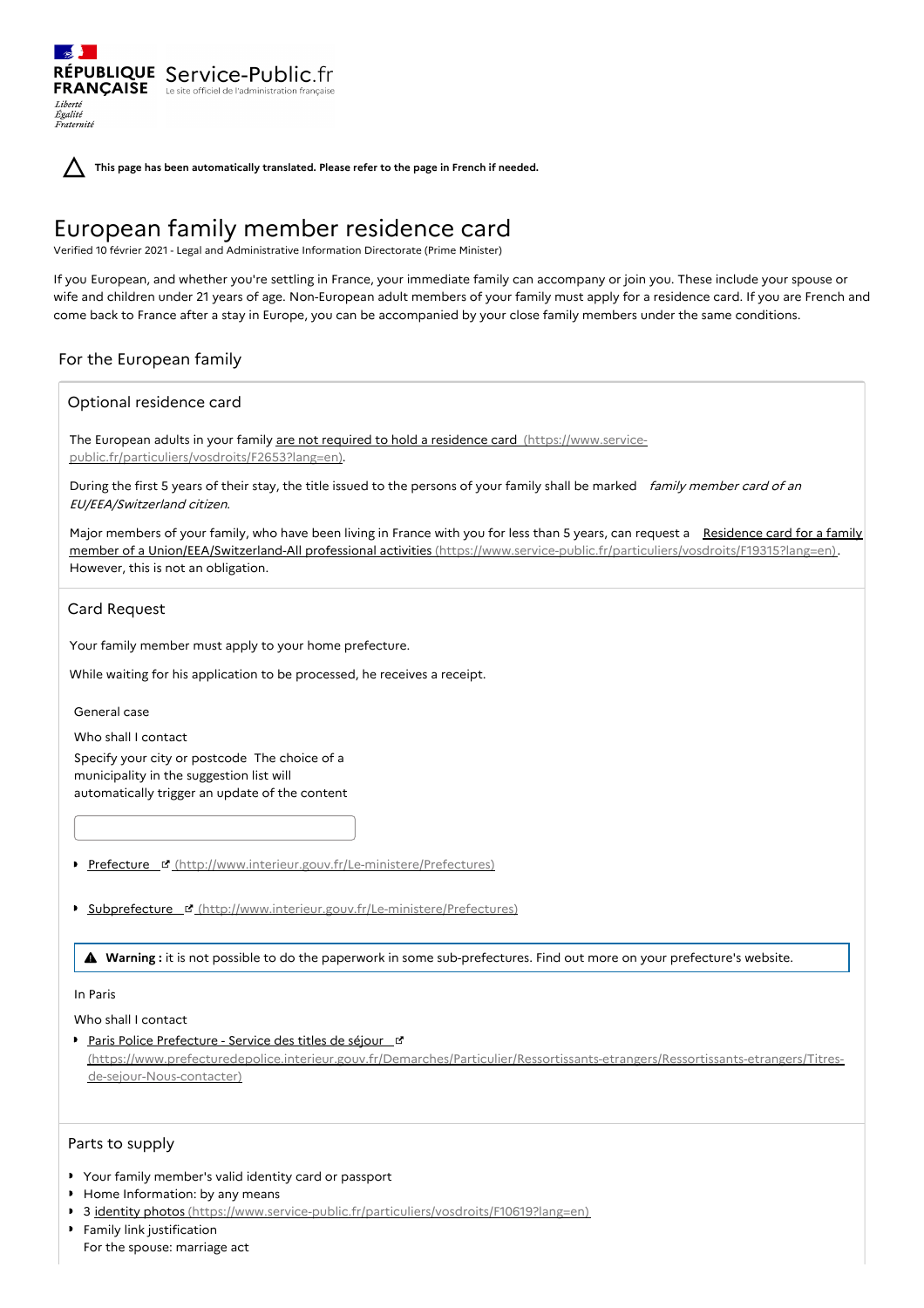For the child: birth certificate (full copy or extract with filiation)

For ascendant: birth certificate of the child taking care of you (full copy or extract with filiation)

Justification of your right to stay as a host in France (e.g.: employment contract, proof of resources, health insurance, student card)

#### Cost

The residence card family member of a Union citizen is issued free of charge.

## Card Delivery

The card is delivered by the prefecture or sub-prefecture where the application was filed.

## Term

The validity of the card is equivalent to that of your own right to stay in France ( **5 years maximum**). It is renewable.

## Renewal

Répondez aux questions successives et les réponses s'afficheront automatiquement

The card was issued for less than 5 years

The card is renewable under the same conditions as for the 1 <sup>re</sup> issue

One or more cards were issued for 5 consecutive years

General case

Who shall I contact

Specify your city or postcode The choice of a municipality in the suggestion list will automatically trigger an update of the content

Prefecture ¤ [\(http://www.interieur.gouv.fr/Le-ministere/Prefectures\)](http://www.interieur.gouv.fr/Le-ministere/Prefectures)

**Subprefecture & [\(http://www.interieur.gouv.fr/Le-ministere/Prefectures\)](http://www.interieur.gouv.fr/Le-ministere/Prefectures)** 

**Warning :** it is not possible to do the paperwork in some sub-prefectures. Find out more on your prefecture's website.

## In Paris

Who shall I contact

Paris Police Prefecture - Service des titles de séjour\_d

[\(https://www.prefecturedepolice.interieur.gouv.fr/Demarches/Particulier/Ressortissants-etrangers/Ressortissants-etrangers/Titres](https://www.prefecturedepolice.interieur.gouv.fr/Demarches/Particulier/Ressortissants-etrangers/Ressortissants-etrangers/Titres-de-sejour-Nous-contacter)de-sejour-Nous-contacter)

# For the family of another nationality

## Residence card required

Non-European adults in your family must apply for a residence card, whether they want to work or not.

During the first 5 years of their stay, the title issued to the persons of your family shall be marked family member card of an EU/EEA/Switzerland citizen.

## Card Request

Your family member must apply to your home prefecture **within 3 months of entry into France** .

While waiting for his application to be processed, he receives a receipt.

**A** Warning : in case of irregular stay (application lodged more than 3 months after entry), a visa fee to regularise €200 settle by tax stamps [\(https://www.service-public.fr/particuliers/vosdroits/F33071?lang=en\)](https://www.service-public.fr/particuliers/vosdroits/F33071?lang=en) will be required upon delivery of the card.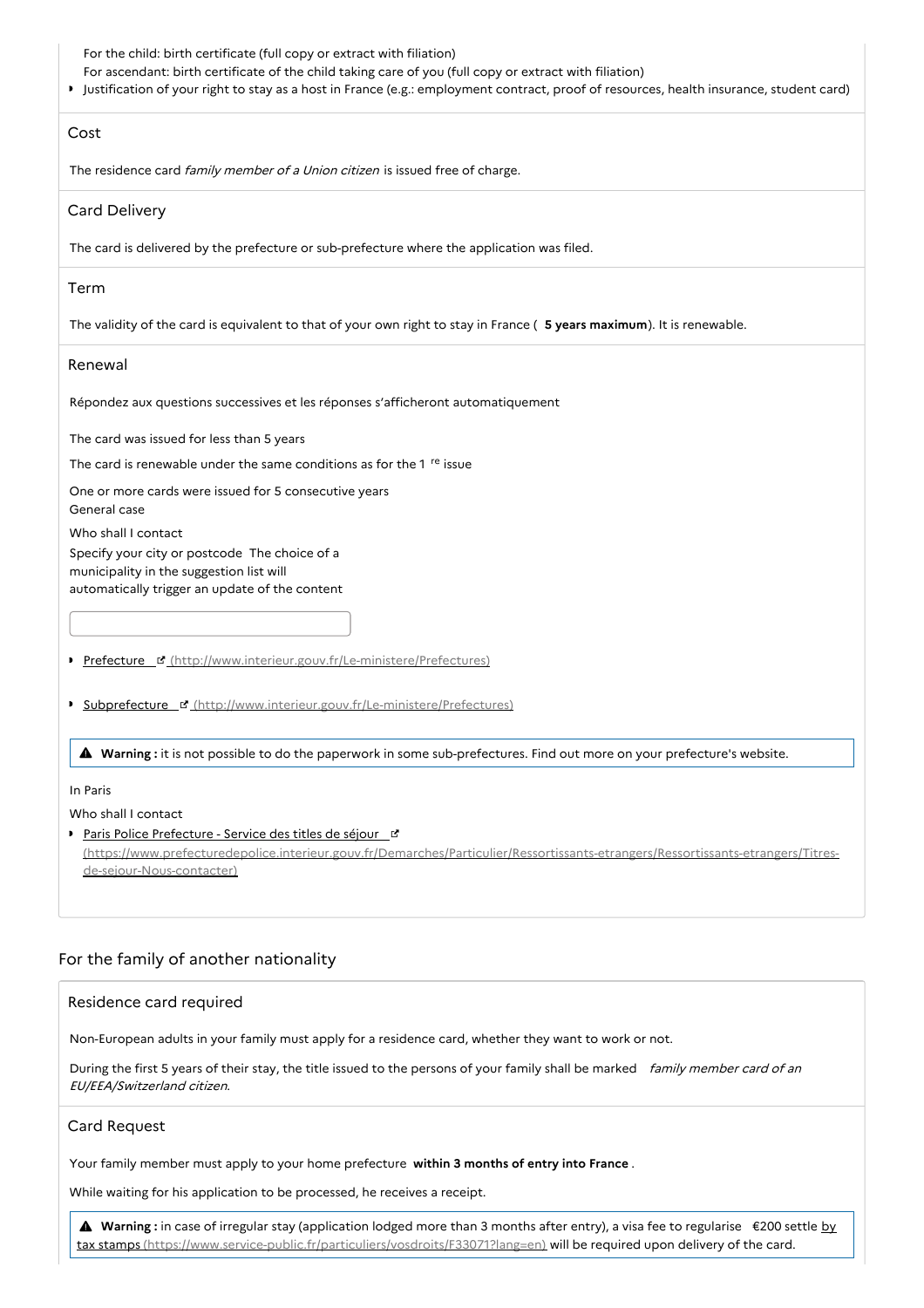#### General case

Who shall I contact Specify your city or postcode The choice of a municipality in the suggestion list will automatically trigger an update of the content

- Prefecture ¤ [\(http://www.interieur.gouv.fr/Le-ministere/Prefectures\)](http://www.interieur.gouv.fr/Le-ministere/Prefectures)
- **Subprefecture & [\(http://www.interieur.gouv.fr/Le-ministere/Prefectures\)](http://www.interieur.gouv.fr/Le-ministere/Prefectures)**

**Warning :** it is not possible to do the paperwork in some sub-prefectures. Find out more on your prefecture's website.

#### In Paris

Who shall I contact

Paris Police Prefecture - Service des titles de séjour\_L [\(https://www.prefecturedepolice.interieur.gouv.fr/Demarches/Particulier/Ressortissants-etrangers/Ressortissants-etrangers/Titres](https://www.prefecturedepolice.interieur.gouv.fr/Demarches/Particulier/Ressortissants-etrangers/Ressortissants-etrangers/Titres-de-sejour-Nous-contacter)de-sejour-Nous-contacter)

## Parts to supply

- Your family member's valid passport
- Home Information: by any means
- 3 identity photos [\(https://www.service-public.fr/particuliers/vosdroits/F10619?lang=en\)](https://www.service-public.fr/particuliers/vosdroits/F10619?lang=en)
- Proof of the family bond (for the spouse, extract of the marriage certificate, for the child, extract of the birth certificate with filiation, for the ascendant, extract of the birth certificate of the child taking care of you)
- Justification of your right to stay as a host in France (e.g.: employment contract, proof of resources, health insurance, student card)

## Cost

The residence card family member of <sup>a</sup> Union citizen issued **free**.

## Card Delivery

The card is delivered by the prefecture or sub-prefecture where the application was filed.

## Term

Your family member's card is valid for 5 years; if you plan to stay for less than 5 years, the length of your stay is the same. It is renewable.

#### Renewal

The renewal of the card must be requested within 2 months of its expiry date.

Répondez aux questions successives et les réponses s'afficheront automatiquement

The card was issued for less than 5 years

The card is renewable under the same conditions as for the 1 <sup>re</sup> issue

One or more cards were issued for 5 consecutive years

General case

Who shall I contact

Specify your city or postcode The choice of a municipality in the suggestion list will automatically trigger an update of the content

Prefecture & [\(http://www.interieur.gouv.fr/Le-ministere/Prefectures\)](http://www.interieur.gouv.fr/Le-ministere/Prefectures)